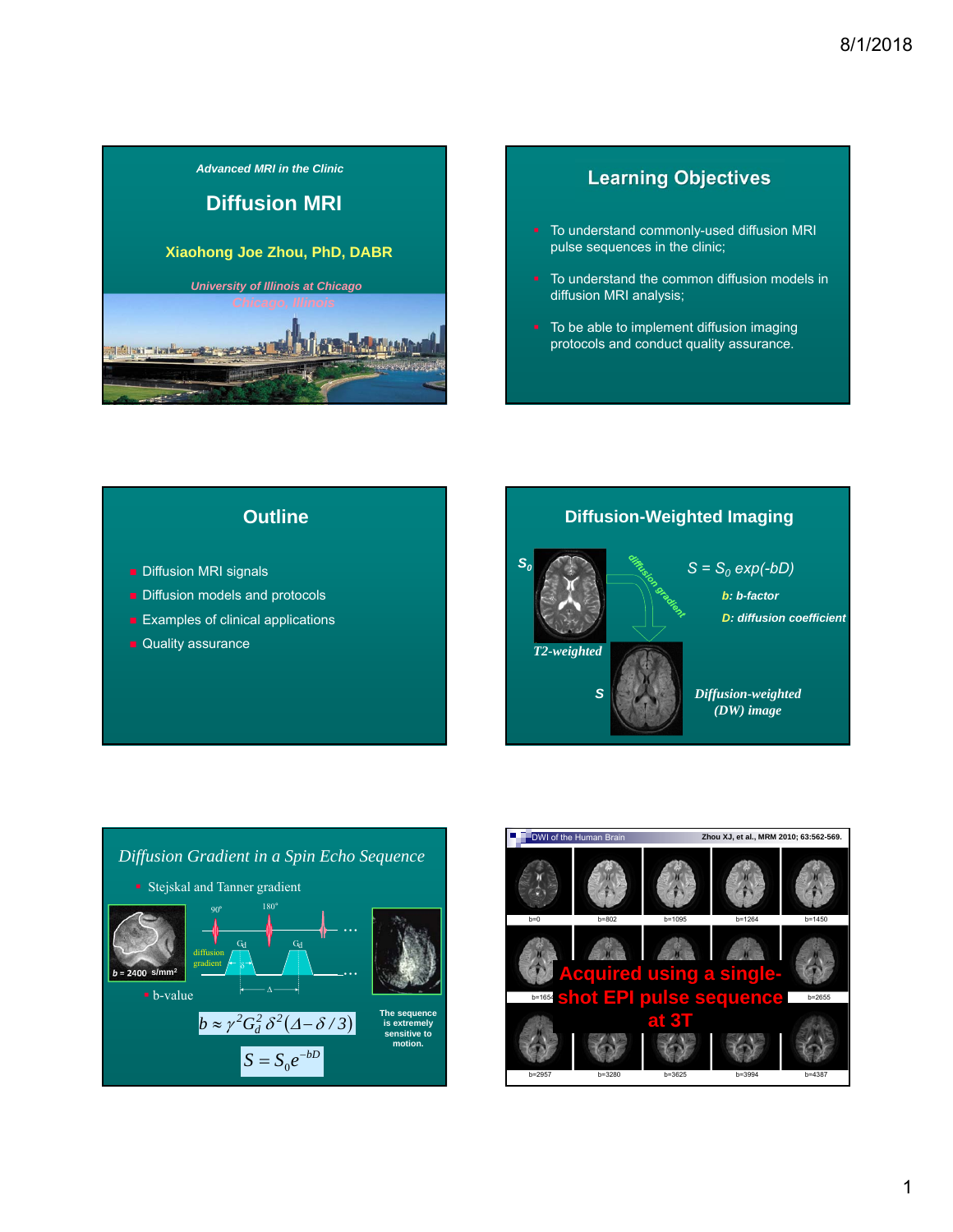

- 
- **Low SAR**
- Time efficient

### **Cons**

- **Image distortion (sensitivity to off-resonance)**
- **-** Low spatial resolution
- **Sensitivity to edy currents**

# *Multi-shot EPI diffusion*

- *Higher resolution (e.g., 2562)*
- *Less distortion*
- *Reduced sensitivety to eddy currents*
- *Less ghosting*
- *Slower*
- *Motion correction is needed (MUSE, RESOVLE, etc.)*
- *Residual motion artifacts*



**ADC maps**

*b = 0, 800 s/mm2; ~5 min*





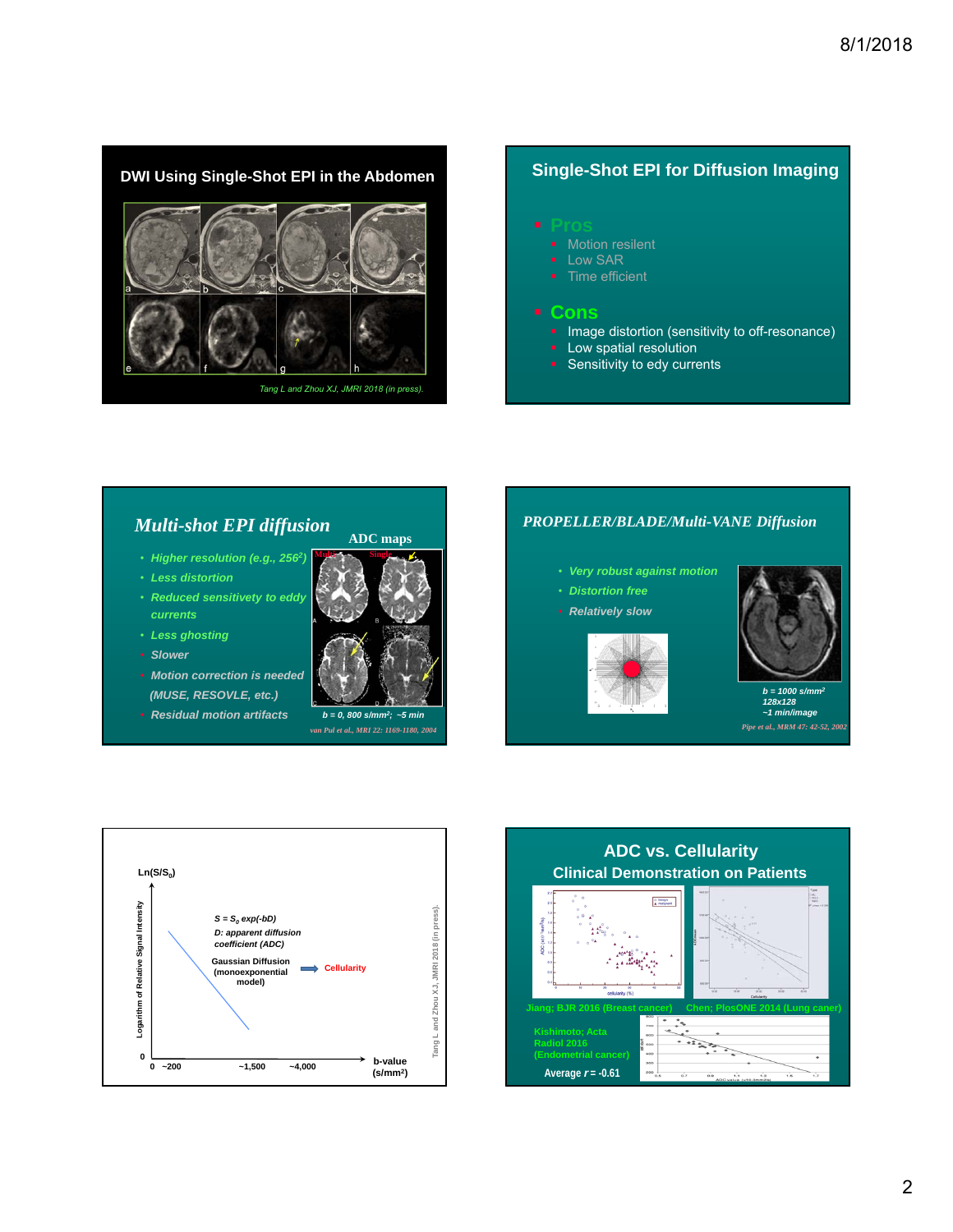





**IVIM: Differentiation between Malignant and Benign Mediastinal Lymph Nodes(MLN)**